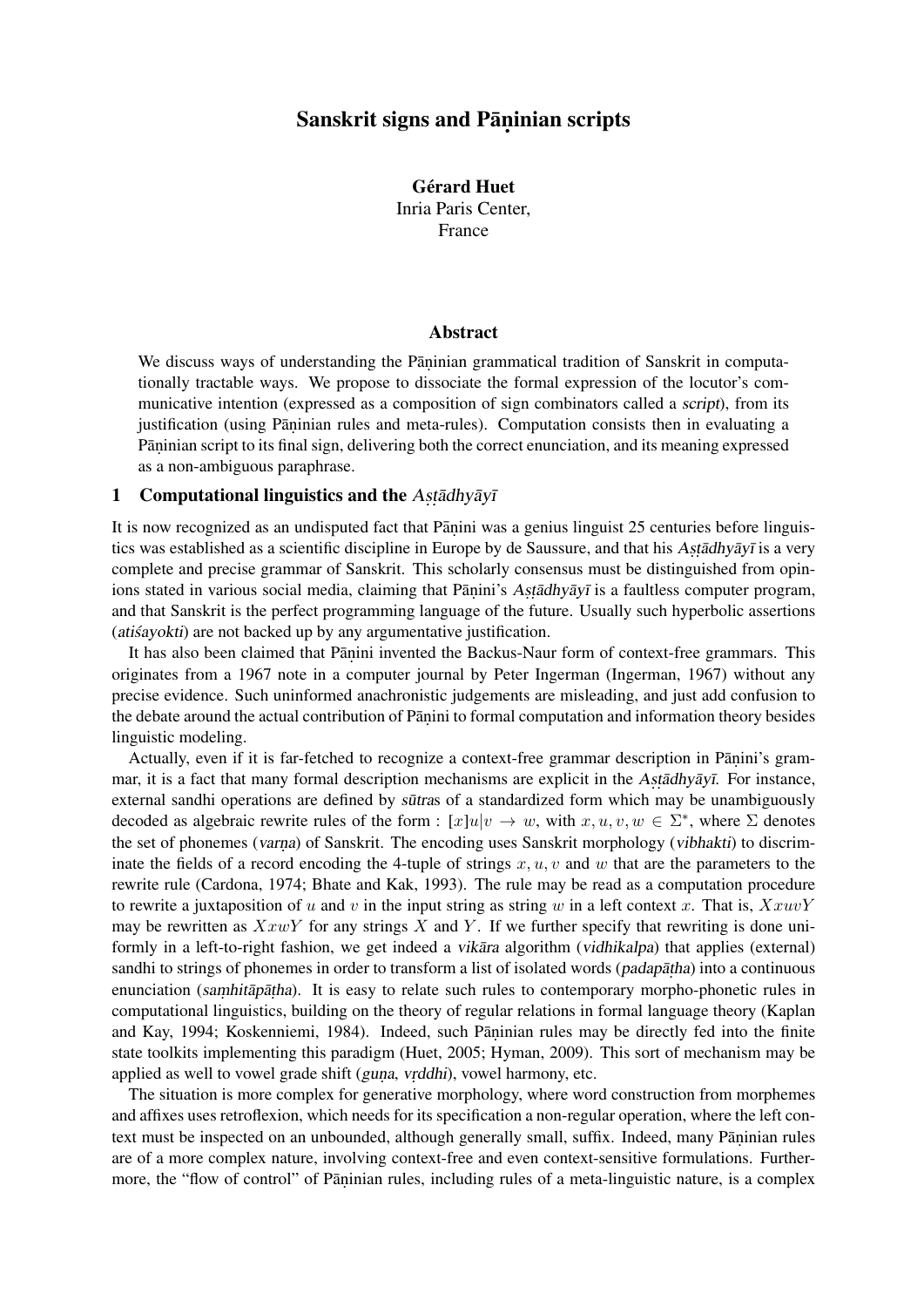affair, and it is not possible to regard Astadhyayi directly as a computer program whose instructions would be the sutras. Actually, part of the problem is the conciseness (*laghava*) of its description, a very important concern since the grammar had to be exactly memorized by the traditional students. We may rather think of Astadhyayī as a high-level program compiled into a low-level machine code, where techniques of compaction such as sharing have been applied to obtain a low memory imprint, at the expense of control complexity. Indeed, the advent of printing allowed equivalent reformulations of the grammar in more hierarchical ways, and presumably of easier use to the student, but at the expense of duplication of rules (Dīkṣita et al., 1905).

It remains that Pāṇini is the ultimate authority, and that the perfection of its description induced a prescriptive nature of the grammar, seen as the gold standard of Sanskrit, following Patañjali magisterial commentary (Joshi and Roodbergen, 1990; Filliozat, 1975). This explains the stability of the language, since it could evolve only through the constraints of the grammar. Thus further commentaries were reduced to settle matters of details, and to elucidate the flow of control of the grammar usage (Sharma et al., 2008; Joshi and Roodbergen, 2004; Sharma, 1987).

Thus Pāṇini's Aṣṭādhyāyī is often (justly) referred as a generative grammar for Sanskrit. Actually, when challenged, a competent (*sista*) Sanskrit locutor should be able to exhibit the sequence of Pāṇinian sūtras (prakriyā) validating his linguistic productions. Indeed, such systematic sequences have been worked out for the various examples discussed in traditional grammars (Grimal et al., 2006). Thus it would seem that it could be possible in principle to write a simulator of Pāṇinian derivations which would take sutras as instructions and derive Sanskrit strings guaranteed by construction to be correct Sanskrit.

# 2 Using the  $A$ s *tādhyāy* $\overline{\imath}$  in generation

There have been indeed attempts to write a simulator as a computer program that would progressively elaborate a target Sanskrit utterance as a sequence of operations on a string of phonemes – certain ending up as phonetic material, others being meta-linguistic markers (anubandha) which are progressively eliminated when the operation they trigger is effected. See for instance the work of Anand Mishra (Mishra, 2009; Mishra, 2010), of Peter Scharf (Scharf, 2009), and of Pawan Goyal et al. (Goyal et al., 2009).

The first remark to be made is that the Astadhyayi is not self-sufficient. It must be used together with specialized lexicons, one giving roots with derivational markers (dhatup atha), another one giving lists of words sharing morphological characteristics (ganapātha), still other ones listing attested genders of substantives (*lingānu šāsana*) (Cardona, 1976). Access to these resources is triggered by root or stem selection. One practical problem is to decide which version of these resources to use, since the lexical lists are open-ended and have been amended or reorganised since Pāṇini's time.

Another difficulty is that checks must be effected that a rule application is indeed permitted at the time of its invocation. This induces the maintenance of complex data structures storing the derivation history, the verification of context conditions implicitly carried over from one sutra to the next (anuvrtti), but also the analysis of complex priority rules between sutras (siddha, asiddhavat) which are not always consensual among experts. Also, certain sūtras are subject to semantic conditions (rule X is valid for root R "in the sense of ...") which are not directly amenable to computation. Aspects of this control problem, and their relation with computational devices, have been discussed in (Goyal et al., 2009).

Finally, many rules specifying optional operations are non-deterministic in nature (with a long history of discussions on the optionally/preferably interpretations (Kiparsky, 1980)).

These difficulties lead one to believe that  $A$ stan de used to generate an enunciation  $S$  only if, not only  $S$  is known in advance, but its intended meaning is known too. And there might still be choices in the application of rules which must be made explicit if one wants to obtain a deterministic simulation.

The rules discuss both forms and meanings. However the grammar cannot be construed to generate meaning from correct enunciations (think of *ślesa* ambiguity), nor correct enunciations from meaning (since there are many ways to say the same thing, specially in a language with flexible word order). Rules have conditions both on the surface realisation (phonemic strings) of the considered enunciation and on its intended meaning. Any attempt to explain generativity in unidirectional way runs into circularities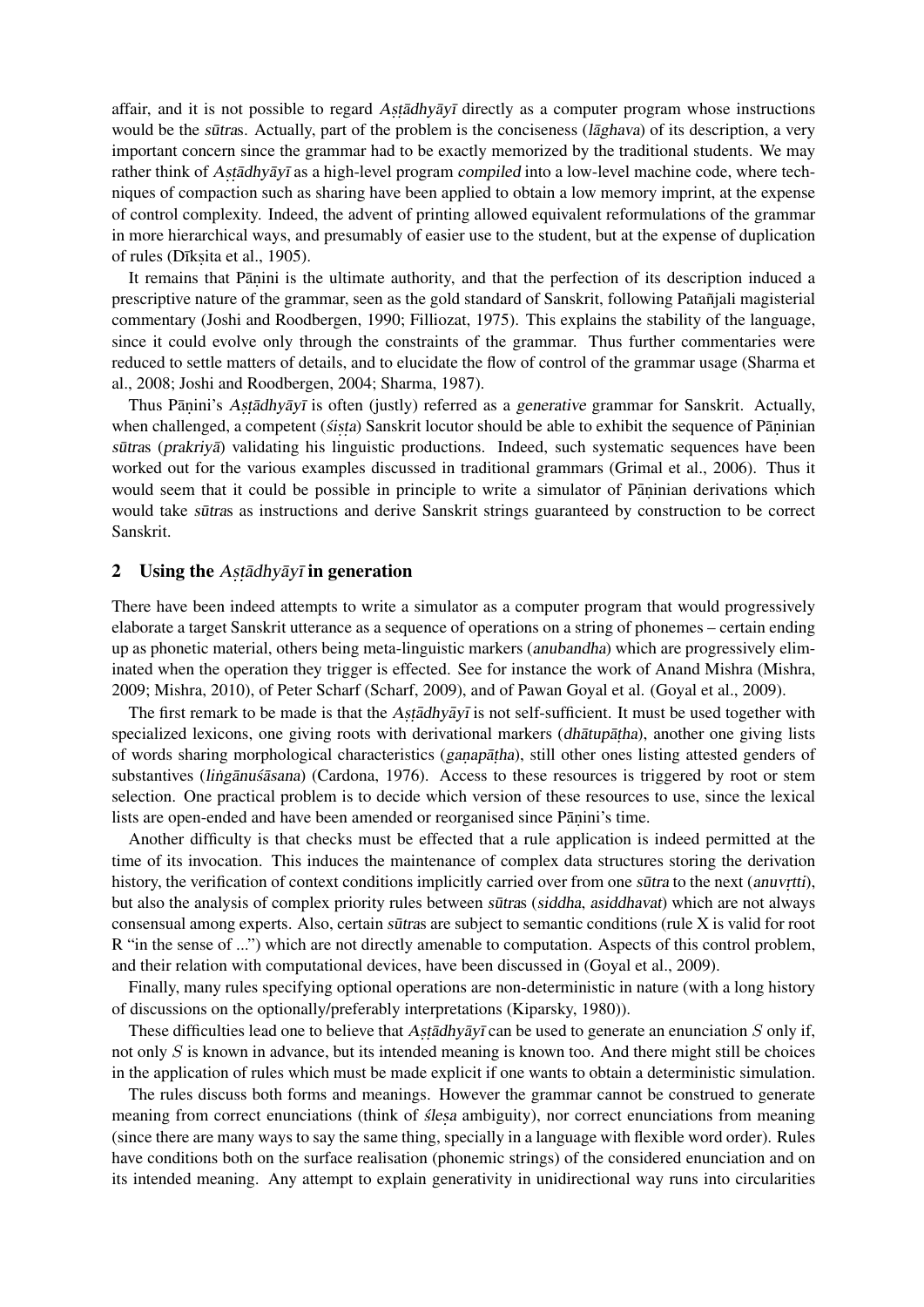(itaretarāśrayadosa). As Peter Scharf puts it: "The rules do not actually generate the speech forms in certain meanings; they instruct one that it is correct to use certain speech forms in certain meanings" (Scharf, 2009).

The solution to these difficulties is to make explicit oracle decisions fixing all these choices<sup>1</sup>, and to consider that the derivation process operates not just on surface material (strings of phonemes and markers) but on signs in the sense of de Saussure, that is pairs of enunciations and of their meanings. This will be possible if we identify precisely the semantic combinators implicit in the derivational process. The derivational process ought to derive not just the target final enunciation, but also a formal expression representing its sense, or some disjunction of possible senses, when some ambiguity remains.

# 3 Sanskrit signs

Ferdinand de Saussure, the Swiss scholar who created the Western linguistics discipline in the 19th century (with knowledge from Pāṇini and the Vyākaraṇa tradition) puts at a central place the notion of sign, as a pair  $[signifiant/signiff]$  associated with linguistic entities (de Saussure, 1916). The "signifiant" (meaningful enunciation:  $\leq$ abda) is paired with the "signifie" (its meaning:  $artha$ ), and the relation between the two (*sabdarthasambandha*) is postulated to be an arbitrary artefact of each human language.

Scholars have argued that Bhartrhari anticipated the Saussurian sign by considering language [sabda] under the two forms of articulated sound signal [dhvani] and meaning [artha] (Raja, 1969; Houben, 2002). But such discussions tend to involve psycho-linguistic notions such as the cognitive act of linguistic understanding [sphota] which are of no relevance here. Still, the relationship between enunciation and meaning was articulated as the fundamental notion underlying meaningful speech since antiquity. Indeed, the first explanation (vārttika) by Kātyāyana quoted by Patañjali in his commentary Mahābhāsya on the Astadhyayī reads: siddhe sabdarthasambandhe "The relation between the utterance and its meaning having been established". This has been amply commented, but it should be stressed that here the meaning component artha should be glossed as sense and not as denotation. The arbitraryness of the sign relation is here expressed by the "eternity" of language: this relation was known of all eternity (nitya), i.e. it is not a "created" artifact.

In order to make computational use of signs, we must be able to represent both sides of the sign as combinatorial objects. For the signifiant, the natural solution is to discretize the phonetic signals using the notion of phoneme. Actually, the work has been prepared by Pāṇini (or even perhaps his predecessors) since the varnamala is the Sanskrit alphabet of phonemes, conveniently ordered by the position and manner of articulation. Ancient grammarians of Sanskrit had perfectly understood the notion of phoneme, 25 centuries before Nikolai Trubetzkoi, usually credited in the West with the invention of the notion.

For the signifie, things are not so simple, since meaning is a complex notion, not readily axiomatizable in non-naive mathematical terms. We propose to use for its modeling a notion of non-ambiguous paraphrase, that is to replace semantics by non-ambiguous syntax. This is fully in the spirit of the *vyakarana* tradition, where the meaning of enunciations is explained in terms of precise paraphrases. Actually the Nyaya discipline has pushed this technique to a very elaborate extent with a concept calculus called Navyanyāya.

In taking paraphrasing as the model for meaning, we are avoiding dealing with complex issues of denotation by 'objects' whose ontological nature is complex, and with quantification issues (the so-called problem of universals).

# 4 The semantic side of morphology

Verbs represent actions (including judgements). Substantives, qualified by adjectives, may represent actors (kāraka) of situations, or the situations themselves, as completed actions (bhava). Actors fill roles of verbs, according to the valency table of their complements ( $\bar{a}k\bar{a}nks\bar{a}$ ). This identification operates at

<sup>&</sup>lt;sup>1</sup>The notion of oracle stems from non-deterministic computing; here the oracle decisions are the choices of the various linguistic constructions and of their parameters independently from their checking by the grammar.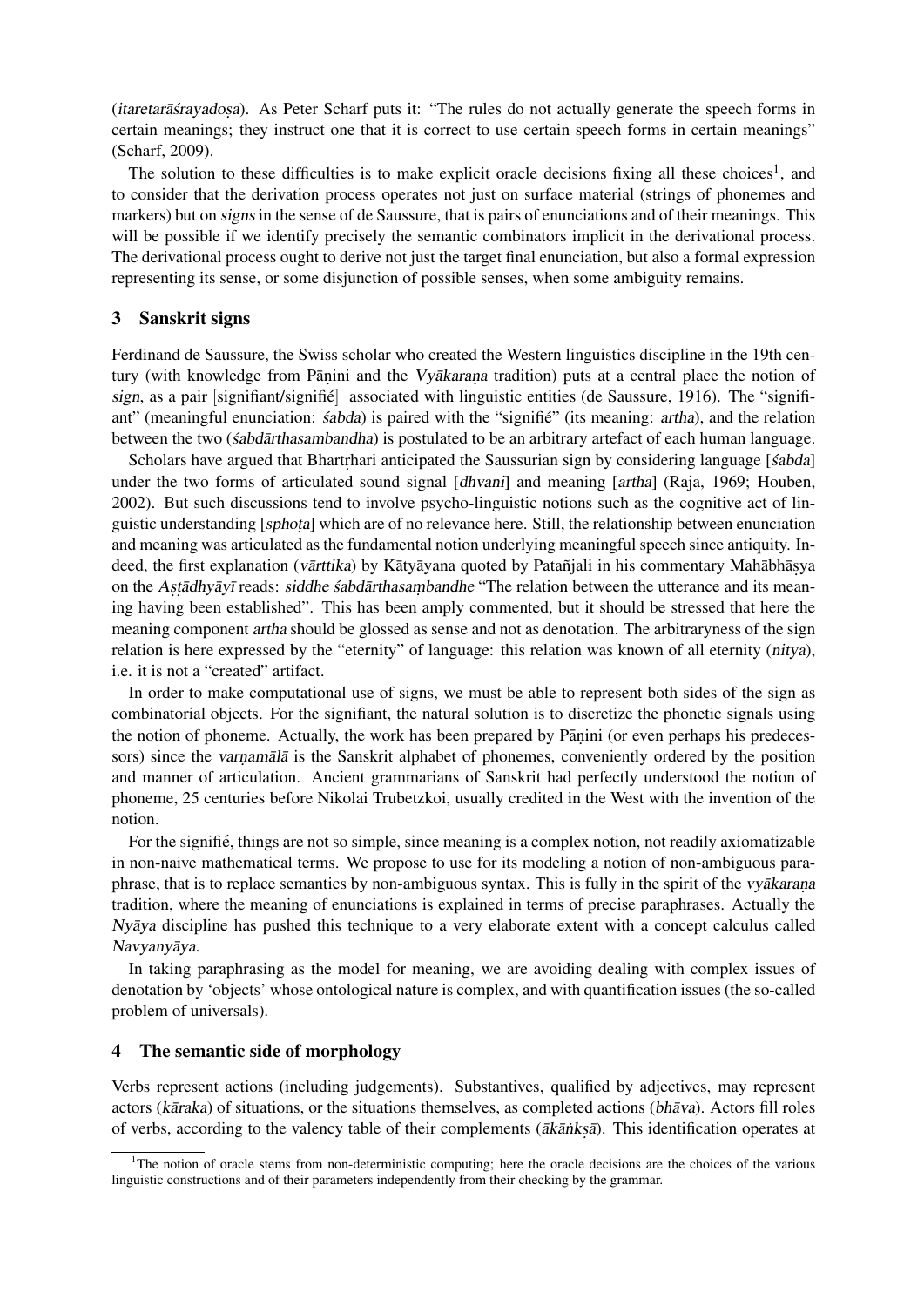two levels: words (morphology) and sentences (syntax). By syntax we mean more than constituency structure, but rather structural syntax in the sense of Tesnière (Tesnière, 1959), i.e. dependency graphs.

Let us first look at nominal morphology. The first level is krt formation, i.e. primary derivatives from verbs. For instance, participles, which have a definite uniform semantic character, that can be made explicit with a systematic paraphrase. But this also applies to most krt suffixes. A primary derivative mark (krt) is not just a notation for a suffix formed with phonetic material interspersed with markers (anubandha), so that the corresponding stem can be derived from the generating root. It also denotes a definite role (sadhana) with respect to the internal action associated with the root it derives from. This sādhana is often a kāraka role, such as Agent (kartā), but it also may stand for the Action itself (bhāva) (or more exactly to the state of affairs at the conclusion of the action). When the root is transitive, an agentive role will usually be conditioned on the concomitant production of the corresponding patient/goal (karma), typically as the left component of a compound word whose right component is the krdanta.

One can read the Pāṇinian sūtras of section 3.1.133 to 3.3.17 as telling the story for agentive meaning, with 3.2.1 starting the treatment of transitive verbs. Similarly, the section 3.3.18 to 3.3.130 explains the (completed) action meaning or the other karakas. Here we have two difficulties. The first one is that the sūtras are jumbled together in complex ways in order to give proper priorities, exceptions, blockings the control structure. Thus a given krt suffix is not fully explained in a specific continuous section of the grammar, but may appear and reappear at various points. The second difficulty is that sometimes a precise sadhana is specified for a given suffix, but often it is under-specified (such as a non-agentive role). We shall solve this issue by demanding that a fully explicit sadhana be expressed when we produce the corresponding krdanta in the derivation, in order to construct a non-ambiguous semantic component, in the form of a specific paraphrase. Thus primary formation is hierarchized: Given a root and its valency, we choose a sādhana, then we choose an appropriate krt suffix, then we choose a sūtra justifying use of this krt suffix, then possibly we turn to the consideration of a co-occurring upapada in order to fulfill the remaining valency of the verb ( $\bar{a}k\bar{a}nks\bar{a}$ ). Sometimes the construction is predicated of verbs endowed with specific preverbs (upasarga). Sometimes semantic constraints are specified (mode, frequency, tense, etc.)

This explains the stem formation. Then we complete the word formation by specifying its inflexion parameters, i.e. gender, number and case. This also is seen as an operation on the sign of the stem, since it affects both its form and its meaning.

Secondary word formation operates similarly, by similar interpretation of the taddhita suffix. Here, however, the great variety of such suffixes and their subtle semantic interpretations in the large taddhita section of the Astadhyayī (covering 1115 rules starting with 4.1.76) merit a serious study in order to understand the proper granularity of the semantic combinators involved. In order to keep a manageably small set of distinct combinators, many suffixes will have to be considered synonyms. The monograph by Saroja Bhate (Bhate, 1989) can be the starting basis for this meticulous investigation. Furthermore, recent work in an object-oriented model of taddhita suffixes by Ashwini Deo (Deo, 2003) suggests that the semantic combinators ought to be classified according to a logic of descriptions, in an object-oriented fashion.

We shall discuss compounding in a specific section below, since it mixes morphology and syntax aspects.

# 5 The semantic side of syntax

We have a similar situation at the level of sentences. A sentence ought to be described as the composition of sign operations, whose semantic components form a dependency graph linking together the various words. Let us first consider the predicate of the sentence. It may be a finite verb form, in which case the stem formation is expressed by a *lakara* indicating its tense and mood, seen as parameter of the corresponding action, indicated by a pair (preverb,root), plus possible parameters such as present class and secondary conjugation. Again this selection triggers a sign construction, consisting of a phonemic form paired with a paraphrase, with the action denoted as a sememe in a lexical entry of the corresponding verb. The choice of the verb entry involves possible disambiguation of the root (e.g. the choice between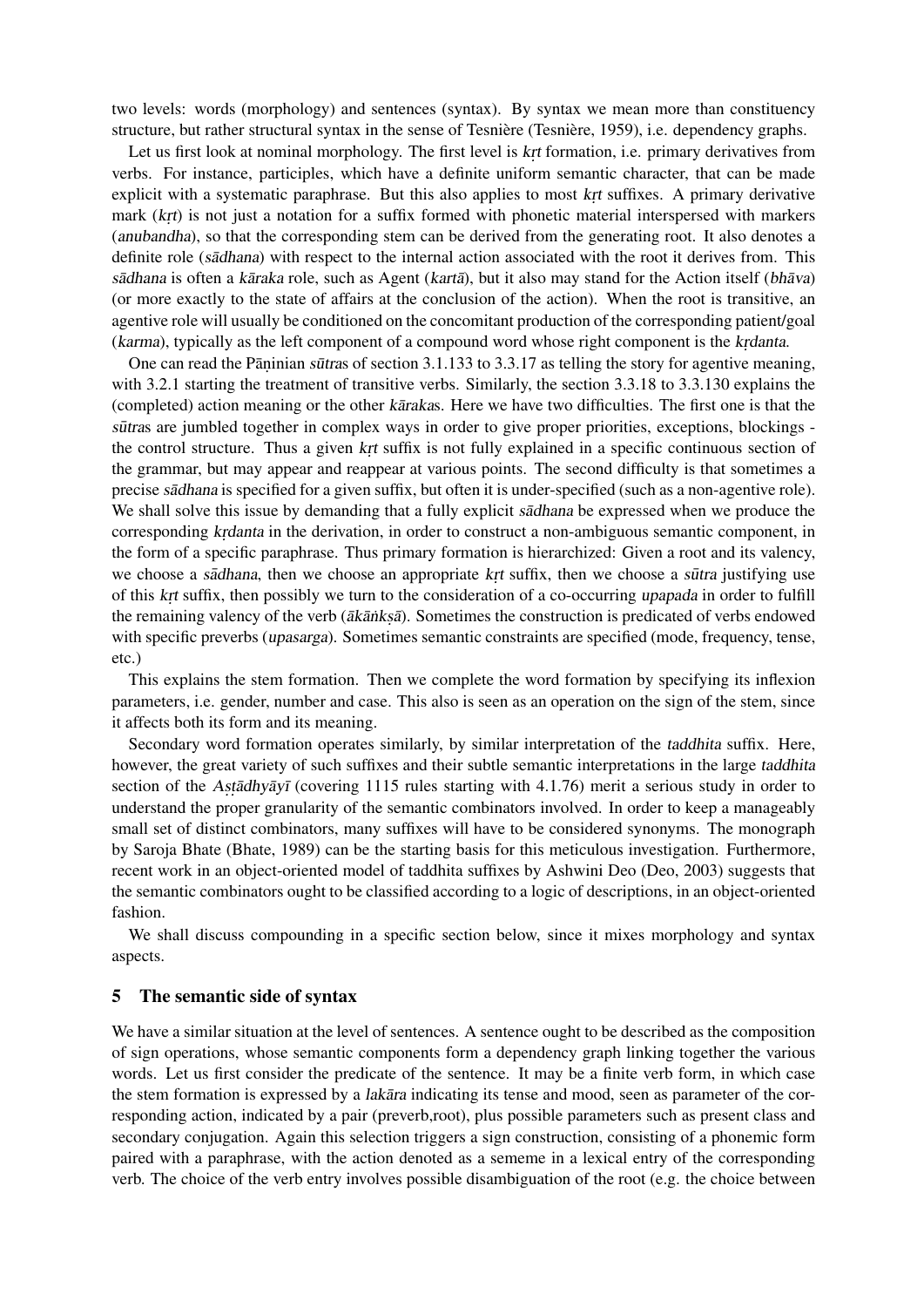the two homonymic roots  $dh\bar{a}v$  and of the preverb (e.g. the choice between the privative and the intensive meanings of preverb vi-). Within the corresponding verb table, we may select a specific sememe, possibly expressed as a synset in the sense of WordNet. Finally, the finite verb form is specified by the conjugation parameters, i.e. number and person. The paraphrase of the form is a schema involving pronouns corresponding to the subject of the verb and its complements. Typically, in the active voice, the subject (possibly ellipsed) will denote the Agent, and an Object complement indicates the object/goal of the action in case the verb is transitive (which will have to be linked to an accusative phrasal sign when we fulfill the kāraka requirement). In the passive voice (karmani prayoga) we have similarly two possible paraphrases, a passive paraphrase for transitive verbs, and an impersonal one for intransitive ones.

The verb itself may be ellipsed (implicit copula), and an appropriate paraphrase produced for the corresponding nominal sentences, with similar treatment. See (Kiparsky, 2009) for details. The precise formulation of the needed dependency structures is under investigation by Amba Kulkarni, who has defined a translation formalism for compiling sūtras into valency requirements (ākānksās) for the word forms of the sentence. She has used it to implement a dependency parser producing a dependency structure reflecting Pāṇinian constraints (Kulkarni, 2013; Kulkarni and Ramakrishnamacharyulu, 2013; Kulkarni et al., 2010). The corresponding conceptual graph is exactly what we need for our semantic combinators composition. Since the graph is presumed to be acyclic, we may express it as a tree, whose nodes are equivalence classes of the word forms (under the co-denotation equivalence that is needed to account for noun phrases combining adjectives and nouns in apposition and coordination) and whose arcs are relations corresponding to the semantic roles assignments. This tree (or more exactly directed acyclic graph) reflects the sentence-level structure of the signs operations.

Now what about the phonetic operations associated with this structure? They are actually separately specified, as the precedence ordering of the words of the sentence, that is more or less independent of the semantic operations (Staal, 1967; Gillon, 1995; Gillon, 1996). Thus the final sign construction representing the sequence is the list of words as nodes of the dependency structure. The production of the phonetic signal is obtained by composition, using external sandhi, of the phonetic realisations of the succeeding words, followed by final normalization by the sandhi rules from the final *tripad* section of the Astadhya y i (from 8.2.1 onwards). Alternatively, this final phonetic smoothing may be effected separately for every word of the sentence, since there is no spill-over of retroflexion rules across word boundaries (Goyal and Huet, 2013). These two strategies correspond to different, but equivalent, interpretations of the succession of sutras to be used to justify a Paninian derivation (prakriya).

We note en passant that a little bit of the semantic structure is needed in order to apply correctly sandhi, since forms in the dual number and vocatives have specific sandhi conventions. This further vindicates our integrated view of enunciation and sense in the notion of sign.

The semantic operation associated with the sentence structure consists of two parts. First, it is the canonical paraphrase associated with the semantic combinators tree (using pronouns for the sharing of the graph). Secondly, it is the optional list of addresses indicated by the vocative segments of the enunciation, which are independent of the dependency graph, as depending rather on the discourse structure (turn of speech, etc.). In the paraphrase, we have the choice of putting these addresses as some initial compound address (Ô Gudākesa, ...), or to insert these addresses at their precedence occurrence, if one wants to preserve more faithfully the sentence rhythm in the global paraphrase.

This dissociates clearly the meaning component (paraphrase of the dependency structure) from the syntax proper, reduced to a specific ordering of the words in the sentence. This permits to factor the sense out of the possibly dislocated utterances corresponding to the choice of the precedence of the words. Prose may be characterized by the consistency of the dependency graph with respect to the utterance, verified by non-crossing projections. Poetry may take advantage of the relative freeness of word order in order to choose enunciations consistent with the target meter, at the expense of possible dislocation. But dislocations may also be favored, for their "tortuosity" (vakratā) considered as an esthetic quality (rasa).

This view of sentence signs may be further expanded to actual interpretation of full texts, using concepts of discourse analysis (topic, theme, anaphora, etc.) A preliminary investigation of discourse analysis in Sanskrit is available in (Kulkarni and Das, 2012).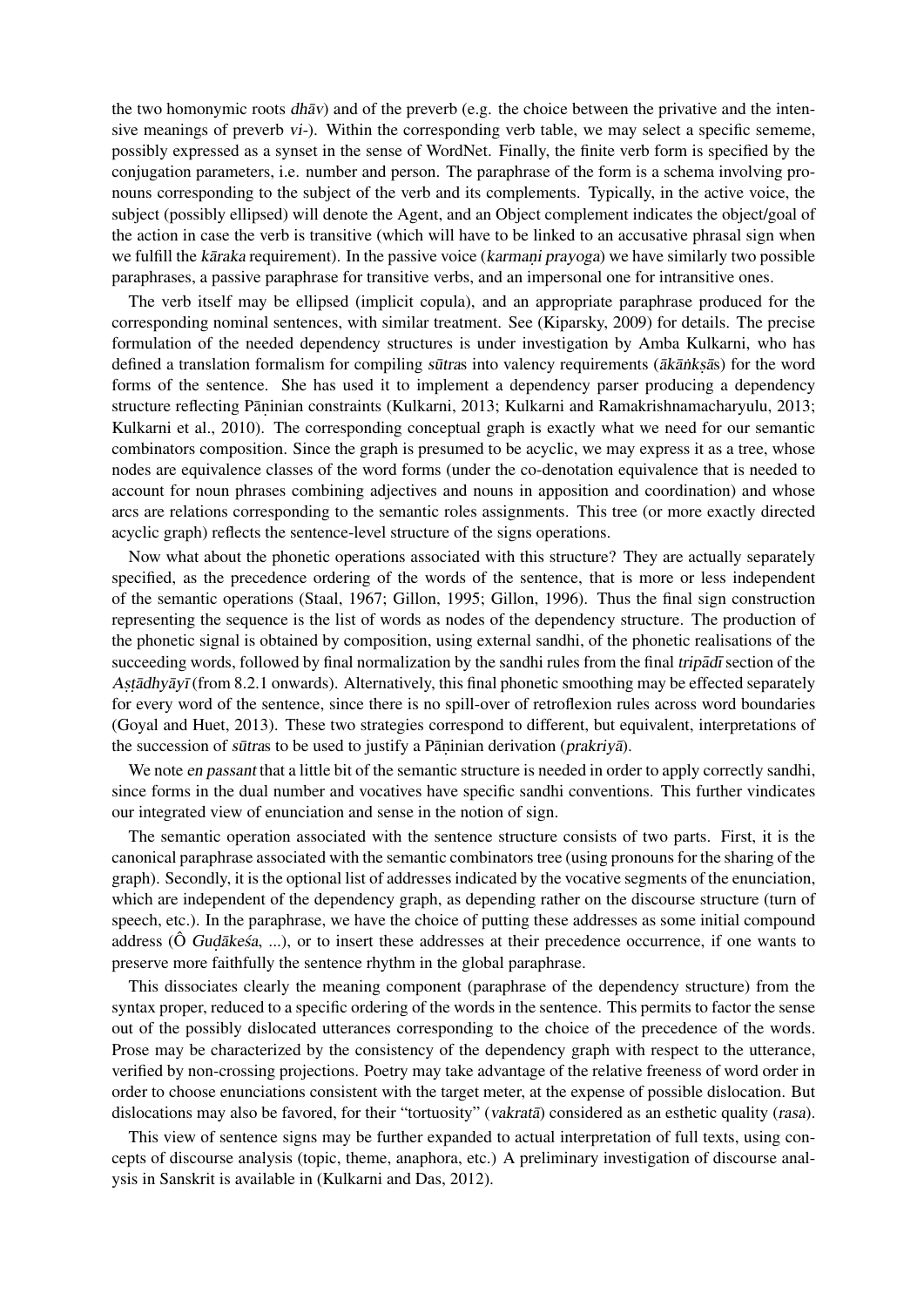# 6 Compounds

### 6.1 Classification of compounds

Compounds are an unavoidable important feature of Sanskrit. Much has been said about their linguistic analysis (Gillon, 2007; Gillon, 1993; Gillon, 2002; Gillon, 2009; Kumar et al., 2010; Kulkarni and Kumar, 2013; Kulkarni and Kumar, 2011). The first misunderstanding to dispell is that compounds are not just phonemic strings. Compounds are structured items obtained by sign composition, and the resulting final enunciation (typically by glueing with external sandhi a number of bare stems to a final inflected form) forgets too much of its structure to be unambiguously paraphrased. Thus while pītāmbarah is undeniably an exocentric compound (bahuvrīhi) glossed as "who has a yellow garment" (adjective itself reifiable in the noun "he who has a yellow garment", typically designating Visnu), the accusative form pītāmbaram is ambiguous, since it might as well designate just a yellow garment as a karmadhāraya, now an autonomous noun phrase. This ambiguity is lifted in the traditional grammar, since compound formation is explained through abbreviation (lopa) of a proper noun or adjectival phrase (adverbial for the avvav<sub>I</sub>bhava family). It is the abstract semantic combinator that is the starting point of the derivation of the compound, and that unambiguously explains its meaning through a laukika paraphrase. From the relation between the components a proper case is selected, its corresponding inflected form is derived, only to be chopped off of its declension suffix (lopa) to obtain the final contracted enunciation (except in the rare cases of so-called aluk compounds, where the contraction does not take place, usually for proper names whose form was frozen in Vedic times). Actually, it should not be inferred that Pāṇini used this elision device by economy ( $l\bar{a}ghava$ ), in order to deal with *aluk* compounds in the same way as the general case, in specifying that lopa is optional. What is most important is that the derivation ought to specify the semantic role, in order to obtain a non-ambiguous paraphrase expressing the meaning of the construction. This kāraka, or more generally its sādhana (for instance, the various shades of genitive meanings in the case of sasthitatpurusas), has to be made explicit as a semantic combinator in the semantic component of the construct. Again we see one more justification of the grammar operating on the signs, and not just on their phonetic realisations.

Actually, this hints at a finer classification of tatpurusa compounds, since the assignment of case to karaka involves choice, and thus we lose some information in keeping the case only. We could also distinguish the shades of meanings of adhikarana in the case of saptamītatpurusas, in order to distinguish e.g. time from space specification. In general, the relation ( $bh\bar{a}va$ ) between the compounded elements, specially when they are substantives, is of various natures: predication, comparison (upamana-upameya), part-whole (avayava-avayavī), etc. A detailed semantic classification has been worked out by Prof K.V. Ramakrishnamacharyulu and collaborators in view of computational treatment.<sup>2</sup>

# 6.2 K<sub>I</sub>t suffixes as compound generators

This is the place to return to our discussion about *krdanta* formation in the case of an agentive suffix applied to a transitive root. For instance, rule 3.2.1 states karmanyan, which expands by proper anuvrtti to: "Affix aN occurs after a verbal root when the root co-occurs with a pada which denotes karma 'object'." (See e.g. (Sharma, 1987) vol III p 350–352). This rule concerns transitive verbs, and the expression of a primary derivative (*krdanta*) with an agentive meaning, conditioned on the concomitant production of the corresponding patient/goal (karma), typically as the left component of a compound word whose right component is the krdanta. It allows the construction of e.g. kumbhakarah 'pot maker'. But here a problem appears in the control of the rules application. In order to justify the compound construction as the glueing of a pūrvapada (here kumbhasya) to the uttarapada (here kāraḥ) we must justify producing this genitive form (using rule  $2.3.65$ ) whose existence presupposes the *krdanta* which is in the process of being formed. This leads to a vicious circle (itaretarāsrayadosa). Furthermore, some hand-waving must be performed in order to justify classifying the compound as a dvitīya (consistent with expressing its Object nature) rather than a sasthar (consistently with the genitive of its generating

<sup>&</sup>lt;sup>2</sup>Ramakrishnamacharyulu, K. V., Kulkarni, A. P., Kulkarni, T., Kumar, A.: Guidelines for Tagging of Sanskrit Compounds. Private communication, 12.03.2012.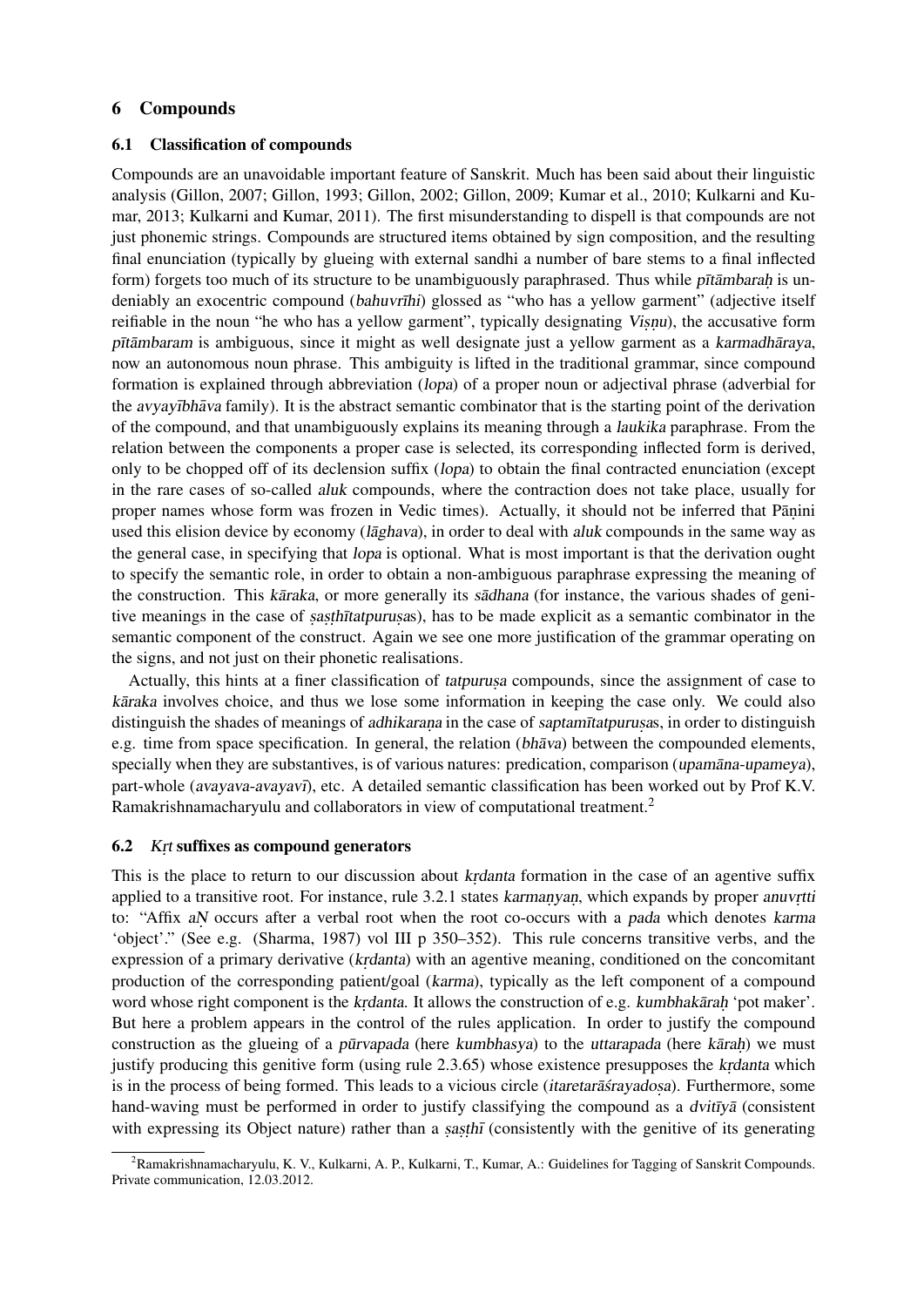pūrvapada). As Pr. Rama Nath Sharma admits: "The derivation of kumbhakāraḥ is highly complex" (Sharma, 1987) Vol. 1 p. 179.

Such hairsplitting argumentation is typical of difficulties in trying to do two things at once, namely constructing a form and justifying its legal construction by grammar rules. These are two distinct aspects of using the grammar, that ought to be clearly separated and sequentialized. Our proposal is to separate the construction of the 'script' of the derivation (as a structure articulating the sign operations postulated as the locutor's communicative intention) from its verification, using Astadhyayī rules. In this precise case, the compound construction will be directly predicated as some structure (Agent *aN* Object Action) with Object the sign [kumbha/pot] and Action the sign [kr/making], eschewing the question of which case declension to apply to its first component, only to be deleted. At verification time, rule 3.2.1 will be applied to check that kr is indeed transitive, and that (recursively) the Object sign expression is valid. At execution time, proper rules will be applied to compute the *vrddhi* form *kara*, and produce the compound stem sign [kumbhakara/he who makes a pot]. At sentence level, the role of the potter, assumed here to govern Nominative, will produce [kumbhakāraḥ/he who makes a pot] as a subject sign, etc.

We see clearly on this example the benefits of dissociating the sign elaboration from its later justification. This is similar to programs written in a Turing-complete programming language and analysed for type conformity by the type-checker of the compiler. The front-part of the compiler has two passes: abstract syntax construction (some combinatorial term over an operator algebra), followed by type-checking (usually some global computation on the term). In our proposal, operators operate on signs, abstract syntax consists of scripts, and type-checking corresponds to verifying whether they are Pāṇinian or not. The added value is that this verification may be global. We check easily the conformity of kumbhakara since its -kara component is postulated in a context where its accompanying object kumbha is known. In terms of attribute grammars, the Pāṇinian justification may be obtained by solving constraints on the global script, using not only synthesised attributes, but inherited attributes as well, leading to more sophisticated control.

### 6.3 Verbs as first-class citizens

There is another sense in which krdantas may be considered as compound generators, when the primary form is derived not just from a root, but from a root modified by preverbs (upasarga). For instance, pratikrta is the past participle of verb pratikr, obtained by affixing preverb prati- to root kr. From the point of view of morphology, it suffices to generate the past participle krta of the root, since the form pratikrta may then be obtained as a *pradi* compound. This works for all derivatives of the root, since e.g. the preterit prefix augment  $(a)$ -) applies to the root stem, and not to the 'verb stem'. Furthermore, the preverb has kept some autonomy in sandhi, witness the ihehi notorious example. Thus current parsers split the preverbs sequence independently from the root forms, and participles such as pratikita are analysed as pradi compounds. This way the morphological banks may be limited to finite forms and krdantas of roots.

This position is not satisfactory on the semantics side. Participles (and more generally krt constructions) are associated with generic aspects of the action denoted by the verb, whereas preverbs often acquire a specific meaning at the contact of the root, yielding sui generis actions. Thus the semantic combinators do not commute, and the *krdanta* of a verb with a preverb is usually more precise than using the preverb meaning as a modifier of the root krdanta meaning. We shall thus prefer keeping the association (preverb,root) as a 'first class citizen', lexicalized with its particular shades of meaning, and interpreting the krt constructions as direct primary derivatives, rather than pradi compounds.

Two facts come in support of this view of verbs (roots prefixed by preverbs) as first-class citizens. First, the fact that many of the *sutras* give conditions on the preverbs allowed for the relevant form. Thus morphology generation involves preverbs after all. The second hint that preverbs 'stick' closely to their root is that the sandhi joining them generally involves retroflexion, in opposition to the external sandhi glueing padas.

Actually, this suggests generating all finite and *krdanta* formations for verbs given with their attested preverbs. After all, the number of such forms is finite, and sharing can contract their lexicon without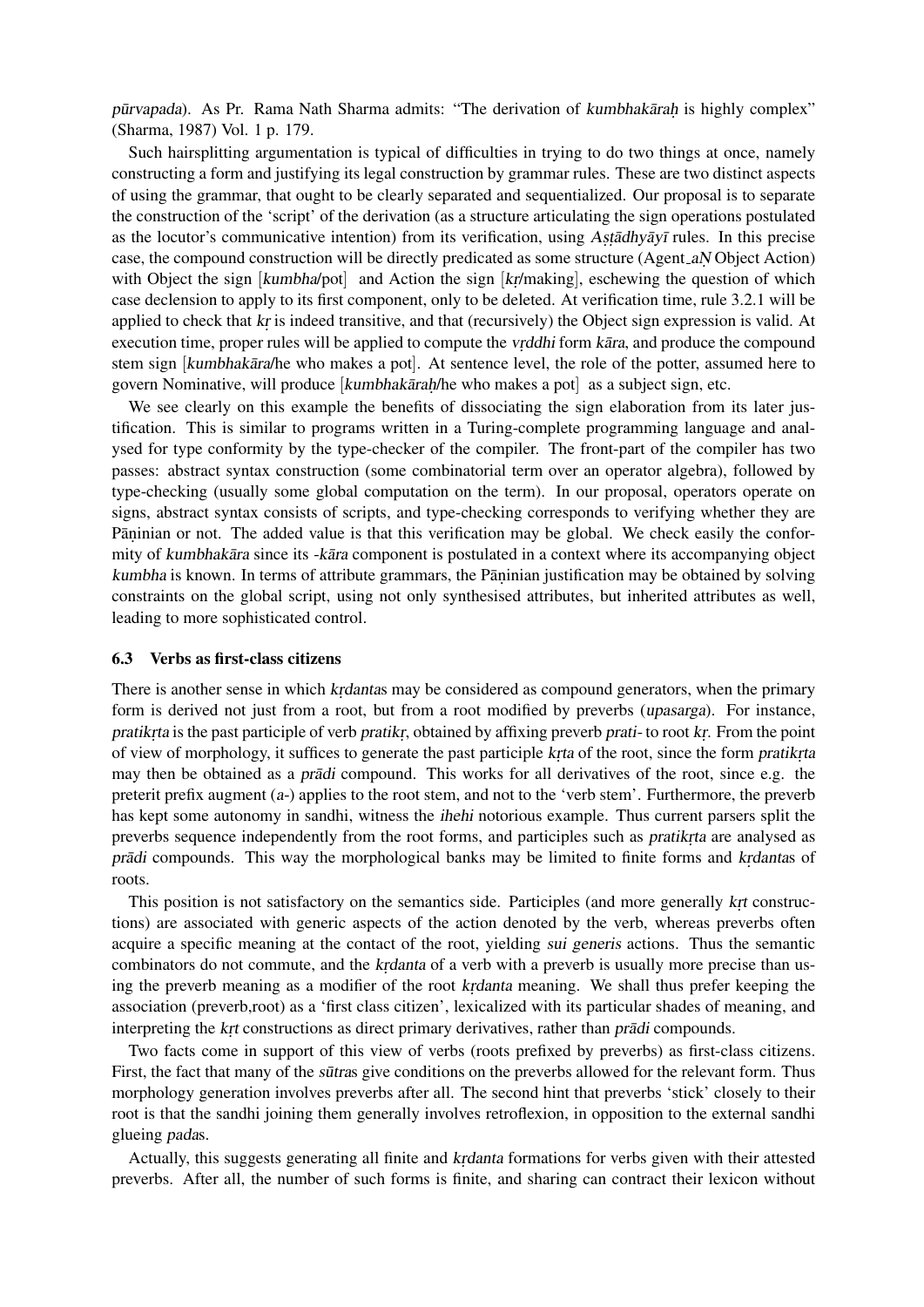much increase with respect to just storing root forms, if appropriate data structures are used.

This does not mean that *pradi* compounds should be altogether discarded. The above discussion concerns the so-called gati compounds, where the preverb is co-referential with the verbal action. We still need pradi compounds in cases of non-compositionality, when the prepositional meaning of the particle differs from its preverb usage. For instance, we shall distinguish the primary derivative nirvācya, passive future participle of the causative of verb nirvac "to be explained" from the homophonic pradi compound nis-vācya meaning "irreproachable" or "that should not be said". Even though both stems derive from the same root vac, the prefix "nis-" is affixed to the root in the co-referential sense of "toward the outside" to form nirvac, whereas in it affixed to krdanta vācya "speakable" in the negative sense of "unspeakable". It is clear on this example, where senses are opposite, that we must identify the two constructions with distinct sign combinators.

### 6.4 Non-compositional compounds

Finally, let us say a few words about non-compositional (asamartha) compounds. These compounds are anomalous, in that their semantic interpretation involves external dependencies, not just at their periphery like for exocentric bahuvrīhis. A typical example is ripumanī bhratuh "he who thinks to be an enemy of his brother". An investigation by linguist Brendan Gillon (Gillon, 2007) reveals that such compounds are more often attested in the corpus as one would believe. Such compounds pose a real problem to the representation of the dependency structure of sentences, which is now pointing inside a compound, necessitating a non-compositional interpretation. This significantly complicates the model of sign operators, which must now operate in a context. On the other hand, this contextual handling (technically  $\lambda$ -calculus representations for continuations) is needed at the discourse structure, for instance for anaphora/cataphora treatment.

Another consideration is that the asamartha character depends on the granularity of the underlying concept calculus. Whether gurukula involves linking guru to its surrounding *sisya* to identify the family home where the teaching occurs, or whether it should be considered as a frozen concept of "traditional school" used generically is open to debate. This suggests that some compounds should just be by-passed by the semantic interpretation as idiomatic notions, rather than being analysed compositionally. Thus nrpa should be just a king, padapa should be just a tree, etc.

# 7 Revisiting the programming analogy

To return to the program analogy, the script is the program, its verification is type-checking, insuring consistency. Once this type-checking is effected (and without circularity now), the script is a bona fide program. Now executing the program is operating on the sign operators it is constituted of, until the final sign is produced, yielding both the enunciation and its meaning (as a paraphrase). A bottom-up traversal yields the resulting sign, both in its signifiant, the full sentence, and its signifie, as a paraphrase. ´

Furthermore, this computation may yield, as its trace, the complete sequence of *sūtras* necessary for its derivation, provided enough information is explicit in the script. However, note that we have an extra degree of freedom, since the script may be executed in a bottom-up fashion in various orders, leading to possibly many equivalent *prakriya*s. For instance, the words in the sentence may be elaborated in a succession order different from the word order at the sentence level. This is an important abstraction principle.

Further abstractions are possible. Typically, words may be lexicalized, who do not need to state all details of their elaboration from roots. If the lexicon has a careful organisation in terms of sememes labeled with their sign combinator, and if it is verified at lexicon construction time that these signs are indeed derivable in the grammar, now we may safely incorporate lexicon access as abstract nodes in the script structure. Thus for instance -kara could be lexicalized with a sign combinator usable as ifc (uttarapada) of any compound whose iic (pūrvapada) component is labeled Object. This sign combinator would be something like the schema -kara/iic-maker. We may abstract further if the lexicon has the proper vocabulary coverage. For instance, we may abstract the pot-maker compound as  $\kappa$   $\kappa$  /potter  $\kappa$  if the stem kumbhakara is properly lexicalized. More generally, we should reserve morphological analysis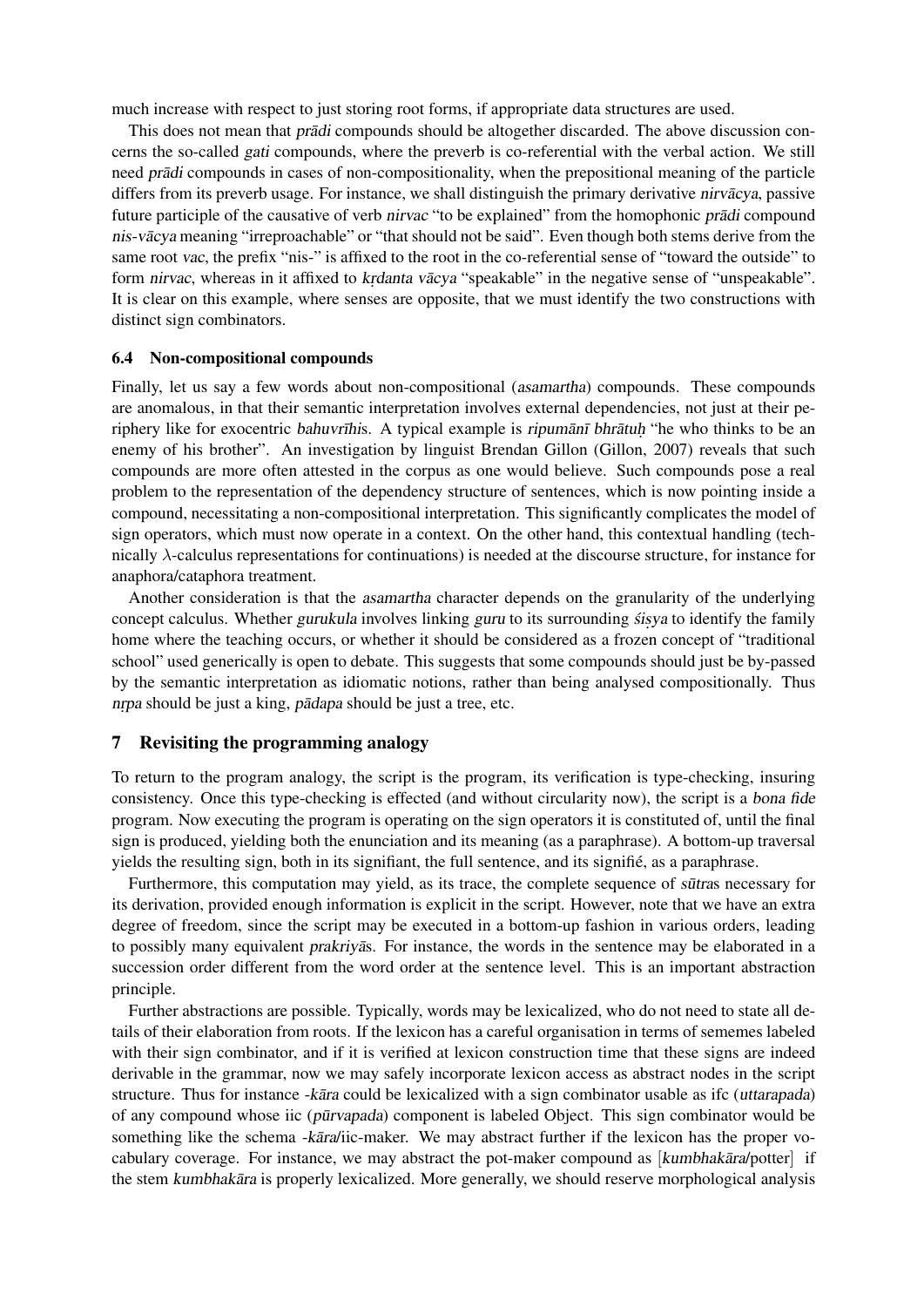to words whose meaning is compositional (yaugika), and allow direct lexicon access for words whose meaning is conventional (rūdha).

We need also to make explicit proper names, which should not be analysed, such as Rāmāyana, which is a frozen form with retroflexion, or worse Yudhisthira, which not only incurs retroflexion, but is an aluk compound, with its pūrvapada a locative form. We shall not elaborate further on the computational treatment of Sanskrit proper names, which is a complex matter.

We can actually use the lexicon as an extended *ganapatha*, furnishing attested forms without having to postulate artificial roots. This organisation of a grammatical lexicon is now a well-established feature of modern computational linguistics platforms. For instance, the Tree Adjoining Grammars (TAG) concept of Aravind Joshi gave rise to parsers exploiting specialized lexicons documenting the syntactic combinatorial effect (e.g. tree adjunction) associated with lexical items.

At the other extreme, we might replace in *scastra* argumentations lexical occurrences of technical notions by their precise paraphrase as a navyanyaya definition. Thus we have a great flexibility in considering the script as a formal object, subject to expansion and contraction as the need arises.

### 8 Adapting the lexicon structure

The homophony/polysemy of various particles is a problematic matter. For instance, prefix vi- may be used as an intensifier or a negator, leading to quasi-opposite meanings. Obviously we shall have to distinguish two distinct particles in the two homophones of vibuddha meaning respectively "awake" and "unconscious". Also, the privative particle a-/an- has several meanings which must be distinguished.

Similarly the co-denotative nature or not of the prefix may lead to distinct homophones, as we saw above with *nirvacya*. Even though these homophones come from the same root, their distinct morphological construction demands separate lexical entries. More so if distinct roots are involved, like  $v_{\text{im}}\bar{a}_{\text{nn}}$ , primary derivative in the agentive sense of vima "who traverses" (and by extension an aerial vehicle), to be distinguished from the *pradi* compound vimana, 'disrespect'. A specially striking example is samana, that admits of at least 4 analyses, leading to 4 distinct meanings (digestion; similar; honored, proud; of the same measure) (Raja, 1969).

We have similar problems for distinguishing descriptive (tatpurusa) meanings of compound stems from their exocentric (bahuvrīhi) ones. Although here the accent is different, and if our signifiants retain their accent, as specified by Pāṇini, the two lexical entries may be readily distinguished if lexemes are presented with phonetic features such as accent. In any case, "raising to bahuvrīhi" will have to be an explicit sign combinator (noted -B in Gillon's notation).

A common polysemy problem concerns the substantive stems in -ana. They may typically denote action words, or states, like neuter nejana (cleaning). But they may also denote adjectival agents in all genders. For instance, pācana may be a cook as well as cooking. Here we have distinct krt suffixes for the two meanings, corresponding to distinct roles (sadhana), namely Agent and Action. We must distinguish in entry pacana the two sections pertaining to these different roles. For each role, we may further ramify in possibly multiple krt suffixes leading to semantic shades of meaning (such as frequent agent, enjoying agent, professional agent, etc.). Finally, each specific krt section may refer to the Pāṇinian sūtra governing its introduction for this specific sememe.

We have started making use of these ideas to the adaptation of the Sanskrit Heritage Dictionary as a Pāṇinian-informed repository. We structure nominal entries as explicit krt or taddhita formations<sup>3</sup>. When known, the corresponding production sūtra is referenced. In the case of krt suffixes, we adopt the following policy. Participial, Infinitive and Absolutive forms are systematically produced by morphology generation for most roots. Nominal formations are not generally productive, and must therefore be lexicalized. In case several formations from a giving root lead to the same stem, we use the stem as unique lexeme, informed with the various sadhanas. Each sadhana is again partitioned in the various possible krt suffixes. Then the various sememes are grouped by successive lists of senses, each sense being characterized by a synset in the sense of WordNet. We intend to use this "Pāninianized" lexicon as a tool for testing the ideas of the present paper.

<sup>&</sup>lt;sup>3</sup>The Hindi version of Apte's dictionary is similarly informed.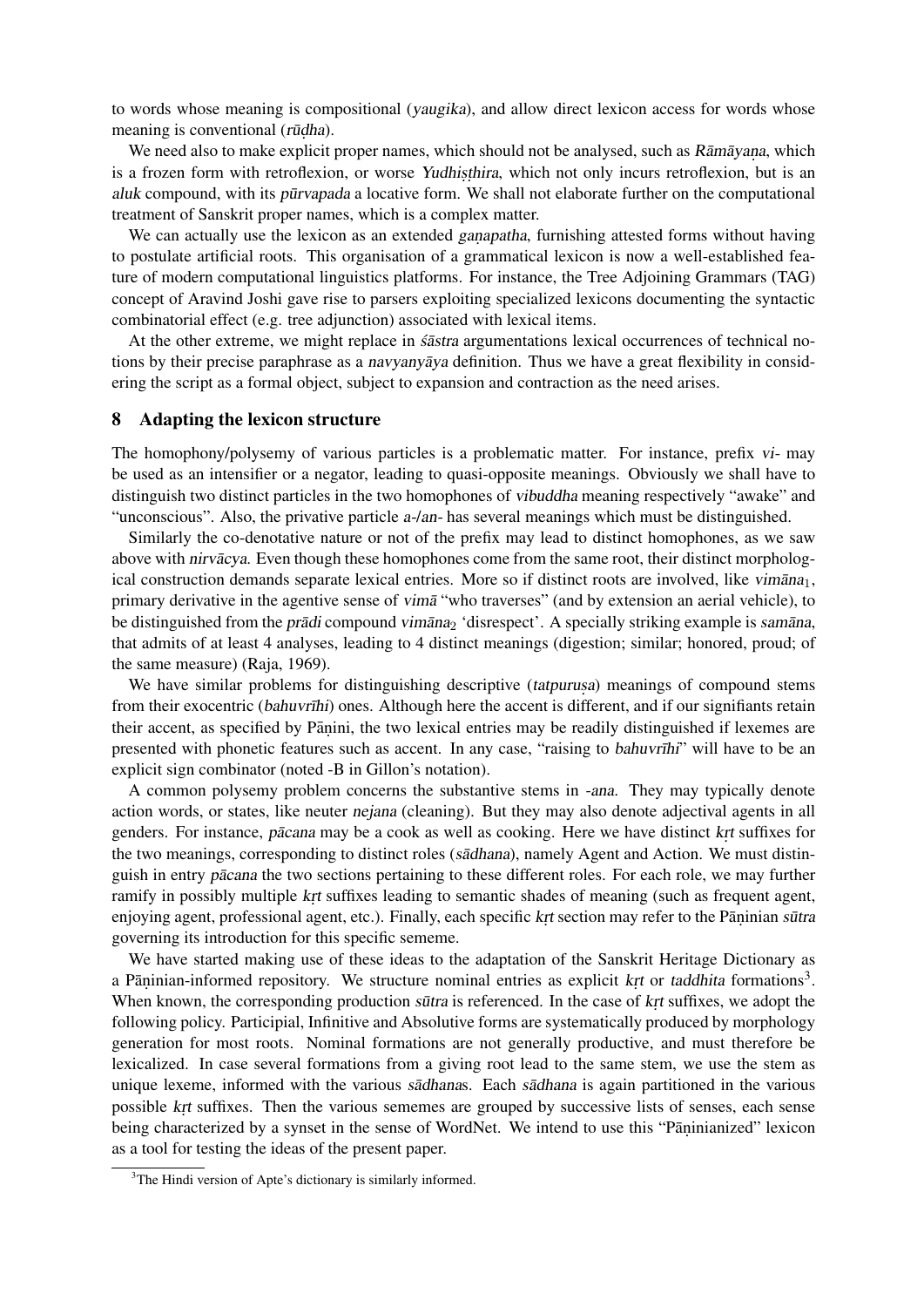A more ambitious pursuit would be to actually link sememes to a precise WordNet repository. Here there is a choice. We could use a precise alignment to the Monier-Williams dictionary, the most complete Sanskrit dictionary publically available under a computable XML format. This alignment, composed with the reference English WordNet, would give a synset index available as some kind of multilingual semantic reference for atomic Sanskrit signs. The semantic combinators could be expressed as paraphrases in a target language, allowing a sort of literal translation in any language having a WordNet interface. The Sanskrit WordNet under development at IITB would be another alternative. Its implementation, consistent with the Hindi WordNet, would provide a finer discrimination for Indian specific notions.

A prerequisite of this effort would be insure that scripts make explicit the nominal or adjectival role of the subanta stems, either by requiring script editors to demand this part of speech information at lexicon selection, or else by post-processing scripts to reveal this information, after inspecting the sentence structure. It is to be noted that Gillon's phrase structure tree combinators distinguish adjectives from nominals. On the other hand, more flexibility could allow an easier handling of dependency structures, avoiding explicit "empty nodes" reifying an adjective into the ellipsed topic that it qualifies, a common construction. Here what matters is the interface between sentence and discourse - if the discourse structure is available, the ellipse turns into an anaphora reference, and a more precise semantic analysis may be expressed.

If the sememe structure of the lexicon is fine enough, the information about adjectival versus nominal use will be available. We may even refine this idea in using the lexicon as a repository of proper names, if it encompasses an encyclopedic structure. This would endow our scripts with named-entity specification, and allow us to distinguish scripts containing forms of word krsna as referring to some black object, to Krsna as Hero/God, or to whoever happens in the current context to be called Krsna.

# 9 A roadmap for a concrete implementation of these design principles

Precise design of the script algebra is a non-trivial task, since there are issues of granularity and of lexicon interface. Allowing it at the three levels word-sentence-discourse involves properly modeling anaphora, ellipsis, indirect speech, etc.

The design of the script formalism should go in parallel with the development of a structured script editor, amenable to consistent manipulation of dependency-based discourse structures. Schemas over this formal structure (presumably defined in some kind of typed  $\lambda$ -calculus) ought to provide the proper notion of paraphrase for each elementary sign combinator. The editor would allow a Sanskrit locutor to specify his communicative intention in terms of the script semantic combinators.

Many degrees of freedom exist in the design of the script editor. The editor may work bottom-up, and thus cross the word/sentence level by requesting the user to assign a karaka to a pada given with case inflexion. We could also imagine working top-down, first specifying semantic roles in the sentence before choosing lexical elements to populate them. This last scenario is closer to the way in which locutor intentions are explained in analysis, but it may be harder to design - a tree is built inductively in a bottom-up way, whereas its top-down construction needs meta-notation for context management.

Another degree of freedom concerns the specification of the words precedence in the sentence, which may be delayed to a certain extent. Some point of view may be preferred over another one for specific applications (e.g. analysing existing corpus versus teaching tool guiding students in Sanskrit composition).

The next software component would be a Pāṇinian verifier, that will check that every script constructor is validated by a proper sutra sequence. This is enormous work, since it involves verifying the control meta-rules for sūtra context management, but it could benefit of all the experience accumulated by the designers of Pāṇinian simulators.

The last component would be a script evaluator, that will reduce a Pāṇinian script to its final Sanskrit sign [enunciation/meaning], with 'meaning' a non-ambiguous paraphrase of 'enunciation', guaranteed to be a Pāṇinian Sanskrit utterance. This evaluator is basically routine algorithmics. It would be interesting to make it parametric with a notion of evaluation strategy, notably at the level of the order of the words in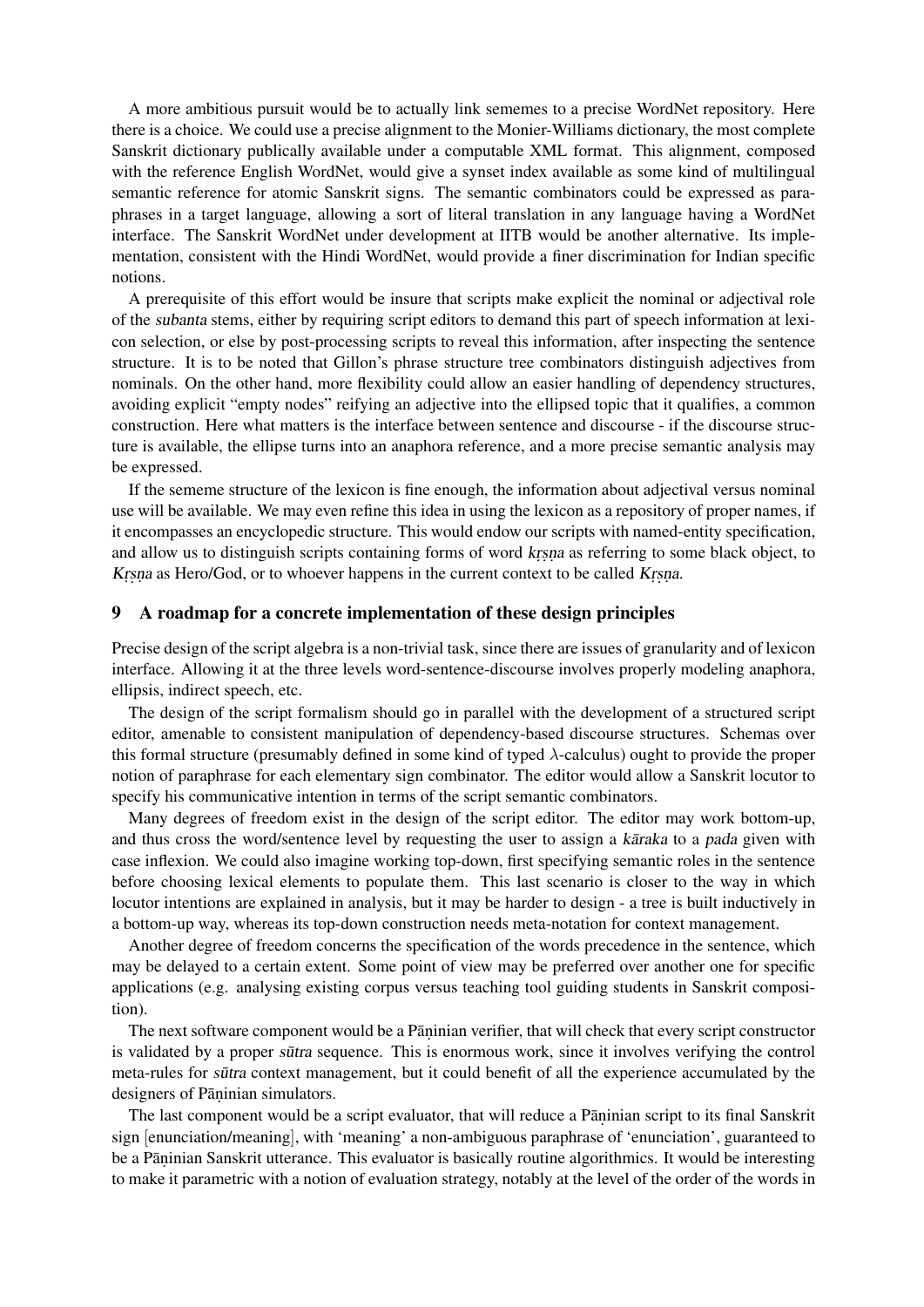the sentence. It could then be coupled with a meter recognizer, that could enforce/verify poetic metrics.

Actually, the script evaluator is independent of the grammar verification, opening the possibility to construct, manipulate and execute un-Pāṇinian Sanskrit scripts. This would be useful to philologists working on e.g. epic Sanskrit with ungrammatical forms, or to proponents of contemporary usage of Sanskrit, with neologisms, technical vocabulary, and foreign words borrowings.

Many other formal manipulations could be envisioned. For instance, a prose translator, that would untangle dependencies in order to produce a non-dislocated phrase-structure representation in the sense of Gillon. This would facilitate interfacing scripts with the dependency structures produced by current parser technology.

# Conclusion

We have presented a novel proposal for a computational model of the Astadhyayi. It relies on the notion of sign, associating a phonetic production and its sense, formalized as a paraphrase issued from its morphology. This applies at 2 levels, for words and for sentences. Each grammatical construction is modeled as a sign combinator, where a linguistic sign is a pair  $[$ enunciation,meaning $]$ (sabd $\bar{a}$ rthau). The locutor intention (tatparya) is expressed by a *script*, formal object over a sign combinators language. An important degree of freedom in this design is that a Sanskrit sign may not be conformant to Pāṇinian constraints.

The script may be verified by a Pāṇinian checker, that admits correct grammatical constructions and rejects others. A Pāṇinian script represents a bona fide computational object, similar to a program operating on Sanskrit signs. Execution of the script yields both the correct enunciation, and a non-ambiguous paraphrase of its meaning. Lexicalization allows a level of abstraction, possibly leaving to verification only the sentence structure.

These ideas are under experimentation with the Sanskrit Heritage platform, notably an on-going marking of primary derivatives by sign combinators. The design of the sign combinator formalism fit to account for the variety of Pāninian specifications is an interesting challenge. It should benefit from the current efforts in Sanskrit parsers using dependency grammar formalisms.

#### Acknowledgments

A preliminary version of these ideas was presented as a talk at the Pondicherry Workshop on Pāṇini and the Pāṇinians organised by Jan Houben and François Grimal in October 2014. The author wishes to thank the numerous Sanskrit scholars who patiently explained rudiments of *vyākarana* to him, in order to remove his Western Linguistics biases and make him understand the true semantic nature of Astadhyayī.

#### **References**

Saroja Bhate and Subash Kak. 1993. Panini's grammar and computer science. *Annals of the Bhandarkar Oriental Research Institute (72) 7*, pages 79–94.

Saroja Bhate. 1989. Pāņini's taddhita rules. Center of Advanced Study in Sanskrit, University of Poona, Pune.

George Cardona. 1965. On translating and formalizing Pāṇinian rules. Journal of Oriental Institute, Baroda, vol. *14*, pages 306–314.

George Cardona. 1974. On Pāṇini's metalinguistic use of cases. In *Charudeva Shastri Felicitation Volume*, pages 305–326. Charudeva Shastri Felicitation Committee.

George Cardona. 1976. Pāņini, A Survey of Research. Mouton, The Hague.

Ferdinand de Saussure. 1916. Cours de linguistique générale. Payot.

Ashwini Deo. 2003. Derivational morphology in inheritance-based lexica: Insights from Pāṇini. *Lingua 117*.

B. Dīksita, S.C. Vasu, and B. Das Basu. 1905. *The Siddhānta kaumudi of Bhattoji Dikshita*. Number v. 3 in The Siddhanta Kaumudi of Bhattoji Dikshita. The Panini office.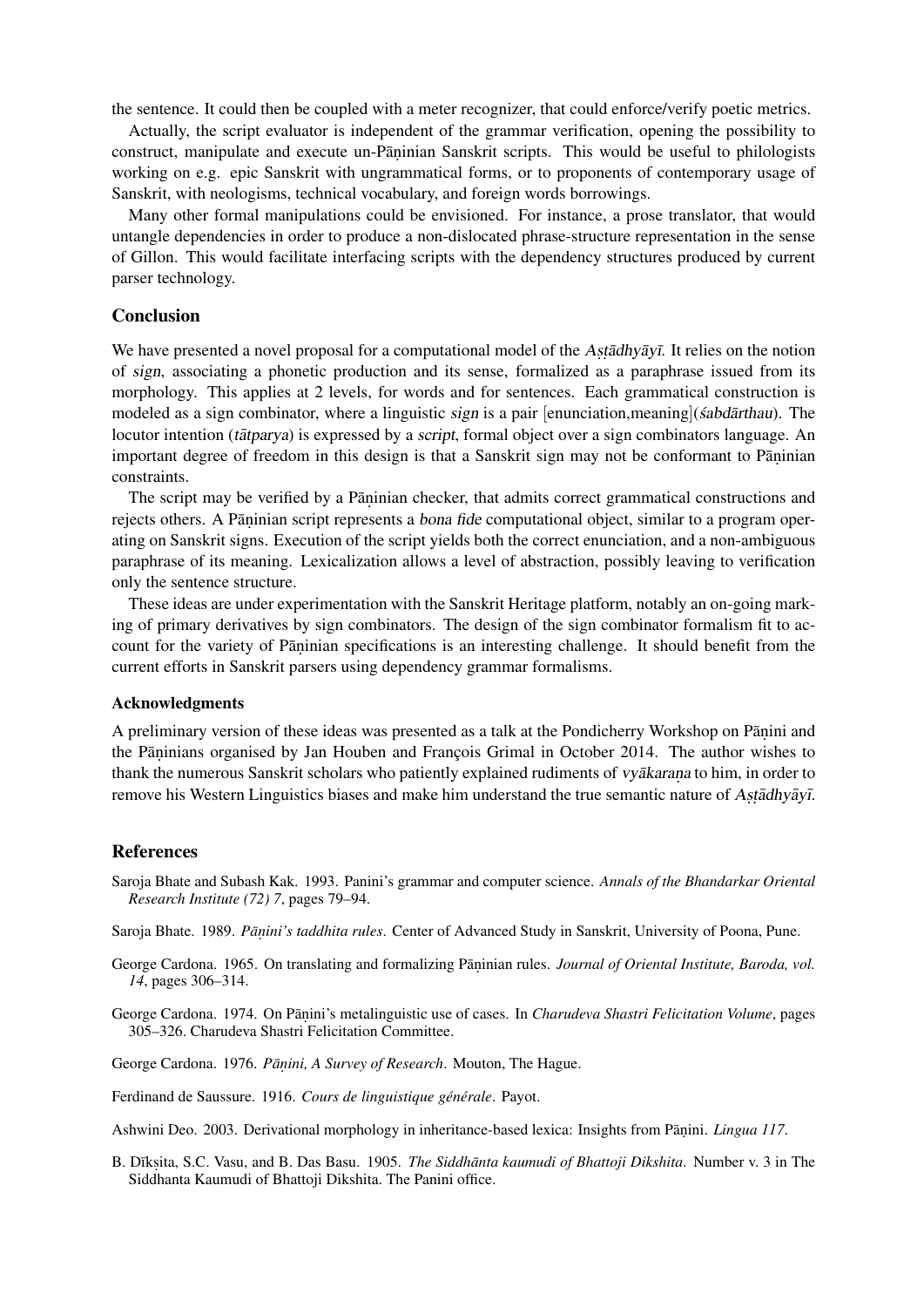- Pierre Filliozat. 1975. *Le Mahābhāṣya de Patañjali, avec le Pradīpa de Kaiyaṭa et l'Uddyota de Nāgeśa*. Number 54,1-5 in Publications de l'Institut Français d'Indologie. Pondichéry.
- Brendan S. Gillon. 1993. Bartrhari's solution to the problem of asamartha compounds. *Études Asiatiques/Asiatiche Studien*, 47,1:117–133.
- Brendan S. Gillon. 1995. Autonomy of word formation: evidence from Classical Sanskrit. *Indian Linguistics, 56 (1-4)*, pages 15–52.
- Brendan S. Gillon. 1996. Word order in Classical Sanskrit. *Indian Linguistics*, 57,1:1–35.
- Brendan S. Gillon, 2002. *Indian linguistic studies: Festschrift in honour of George Cardona; Eds. Madhav M. Deshpande and Peter E. Hook*, chapter Bartrhari's rule for unexpressed karakas: The problem of control in Classical Sanskrit. Motilal Banarsidass, Delhi.
- Brendan S. Gillon. 2007. Exocentric (bahuvrīhi) compounds in classical Sanskrit. In Gérard Huet and Amba Kulkarni, editors, *Proceedings, First International Symposium on Sanskrit Computational Linguistics*, pages 1–12.
- Brendan S. Gillon. 2009. Tagging classical Sanskrit compounds. In Amba Kulkarni and Gerard Huet, editors, ´ *Sanskrit Computational Linguistics 3*, pages 98–105. Springer-Verlag LNAI 5406.
- Pawan Goyal and Gerard Huet. 2013. Completeness analysis of a Sanskrit reader. In Malhar Kulkarni and Chaitali ´ Dangarikar, editors, *Recent Researches in Sanskrit Computational Linguistics (Proceedings, 5th International Symposium on Sanskrit Computational Linguistics)*, pages 130–171. D.K. Printworld.
- Pawan Goyal, Amba Kulkarni, and Laxmidhar Behera. 2009. Computer simulation of astadhyayī: Some insights. In Gérard Huet, Amba Kulkarni, and Peter Scharf, editors, Sanskrit Computational Linguistics 1 & 2, pages 139–161. Springer-Verlag LNAI 5402.
- F. Grimal, V. Venkataraja Sarma, V. Srivatsakacharya, and S. Lakshminarasimham. 2006. *La grammaire Paninéenne par ses exemples*. Rashtriya Sanskrit Vidyapeetha, EFEO Pondicherry and IFP.
- Jan E.M. Houben. 1999. 'Meaning statements' in Pāṇini's grammar: on the purpose and context of the Astadhyāyī. *Studien zur Indologie und Iranistik, band 22*.
- Jan E.M. Houben, 2002. *Indian linguistic studies: Festschrift in honour of George Cardona; Eds. Madhav M. Deshpande and Peter E. Hook*, chapter The sequencelessness of the signifier in Bartrhari's theory of language. Motilal Banarsidass, Delhi.
- Gérard Huet. 2005. A functional toolkit for morphological and phonological processing, application to a Sanskrit tagger. *J. Functional Programming*, 15,4:573–614.
- Malcolm Hyman. 2009. From Pāṇinian sandhi to finite state calculus. In Gérard Huet, Amba Kulkarni, and Peter Scharf, editors, *Sanskrit Computational Linguistics 1 & 2*, pages 253–265. Springer-Verlag LNAI 5402.
- Peter Ingerman. 1967. Panini-Backus form suggested. *Communications of the ACM 10 (3)*.
- S.D. Joshi and J.A.F. Roodbergen. 1990. *Patanjali's Vy ˜ akaran ¯ . a-Mahabh ¯ as¯. ya Sthanivadbh ¯ av¯ ahnika: introduction, ¯ text, translation and notes*. Number v. 1 in Research Unit series. Bhandarkar Oriental Research Institute.
- S.D. Joshi and J.A.F. Roodbergen. 2004. *The Astadhyayī of Panini with Translation and Explanatory Notes*. Number v. 11 in The Aṣṭādhyāyī of Pāṇini. Sāhitya Akādemī.
- Ronald M. Kaplan and Martin Kay. 1994. Regular models of phonological rule systems. *Computational Linguistics*, 20,3:331–378.
- Paul Kiparsky and J. F. Staal. 1969. Syntactic and semantic relations in Pāṇini. *Foundations of Language*, 5:83– 117.
- Paul Kiparsky. 1980. Pāņini as a Variationist. Center of Advanced Study in Sanskrit, University of Poona, Pune.
- Paul Kiparsky. 2009. On the architecture of Pāṇini's grammar. In Gérard Huet, Amba Kulkarni, and Peter Scharf, editors, *Sanskrit Computational Linguistics 1 & 2*. Springer-Verlag LNAI 5402.
- K. Koskenniemi. 1984. A general computational model for word-form recognition and production. In *10th International Conference on Computational Linguistics*.